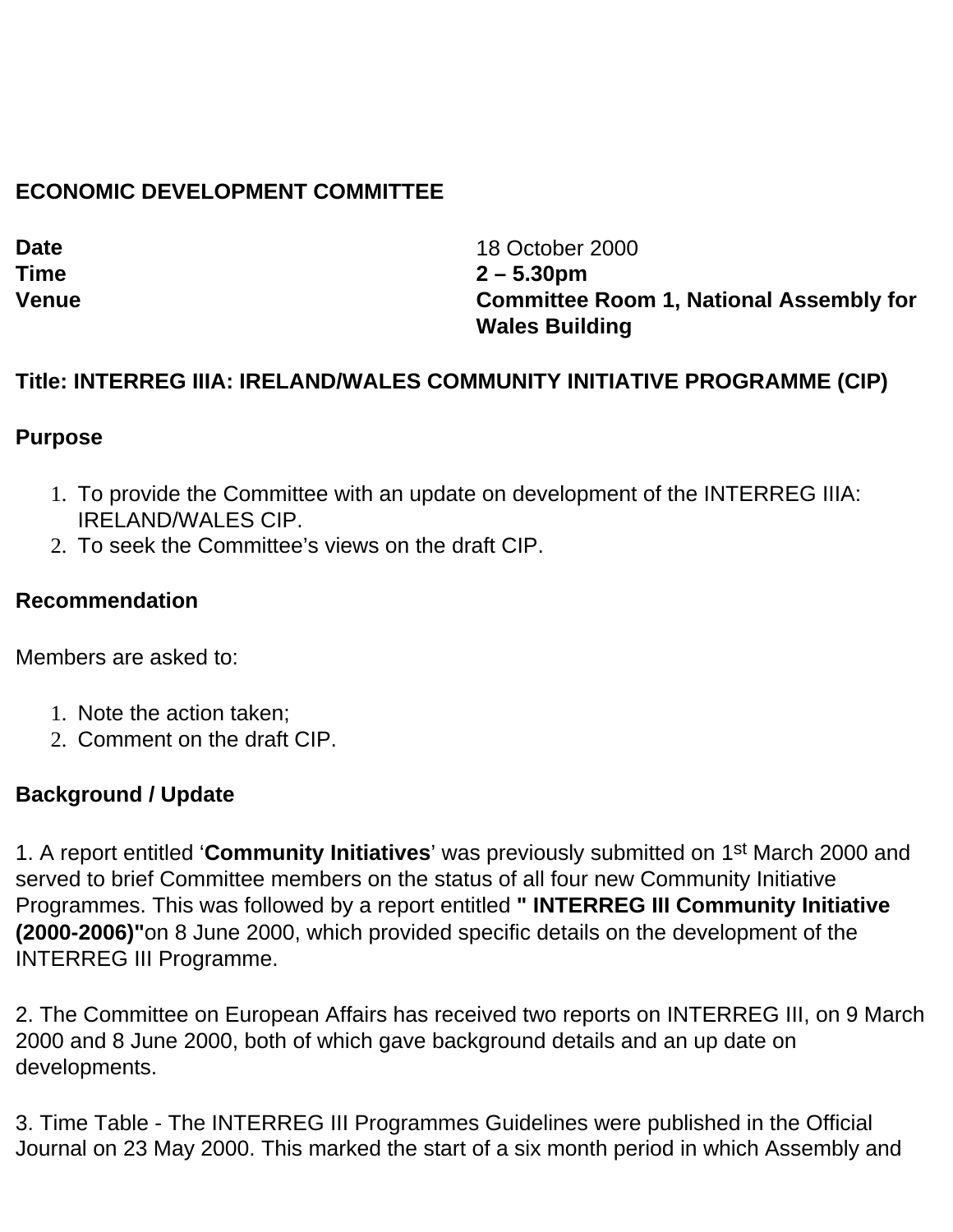Irish Government officials had to prepare a **Joint CIP**, which to be submitted to the European Commission by the 22 November 2000. This will be followed by negotiations with the Commission, over a period of up to five months and the preparation of a Programme Complement within three months of the Commission decision approving the CIP. The INTERREG Programme is therefore likely to be operational from the summer of 2001.

The critical deadlines are:

*November 14* Draft CIP to be considered in Plenary;

*November 17* Submission of final draft CIP to the European Commission.

4. Partnership Group - An INTERREG Partnership Drafting Group was established in June and to date, has met on five occasions. They considered the responses to the consultation exercise, which closed on 9 June and have since been assisting Assembly and Irish Government officials in drafting the CIP. The advice and guidance provided by the Group has been invaluable.

5. Ex Ante Evaluation - The European Commission require the ex ante evaluation of all CIP's. This consists of an independent evaluation of the draft by consultants whilst the CIP is being drafted to ensure that it meets the Commission's requirements. ECOTEC in association with Fitzpatrick Associates were awarded the contract. Since being appointed, Assembly and Irish Government officials together with the ECOTEC team have been working very closely together, meeting on several occasions, and working to tight reporting deadlines.

# **Community Initiative Programme**

6. The INTERREG CIP derives from the socio-economic baselines of both Ireland and Wales, the environmental profile, the evaluation of the INTERREG II Programme and the momentum for broadening, deepening and strength the relationships it created.

7. Three Informal Drafts of the CIP have been considered by the INTERREG Partnership Group and the ECOTEC team. A First Formal Draft CIP for consultation was be circulated to a broad range of organisations in Wales on 5 October with a deadline for written responses of 20 October. Irish colleagues are consulting via a seminar on 12 October. A revised version, taking on board any comments received will be prepared and tabled for discussion by the Assembly in plenary on 14<sup>th</sup> November, before submission to the European Commission on the 17<sup>th</sup> November 2000.

8. Assembly officials would very much appreciate the comments of Committee members on this draft CIP.